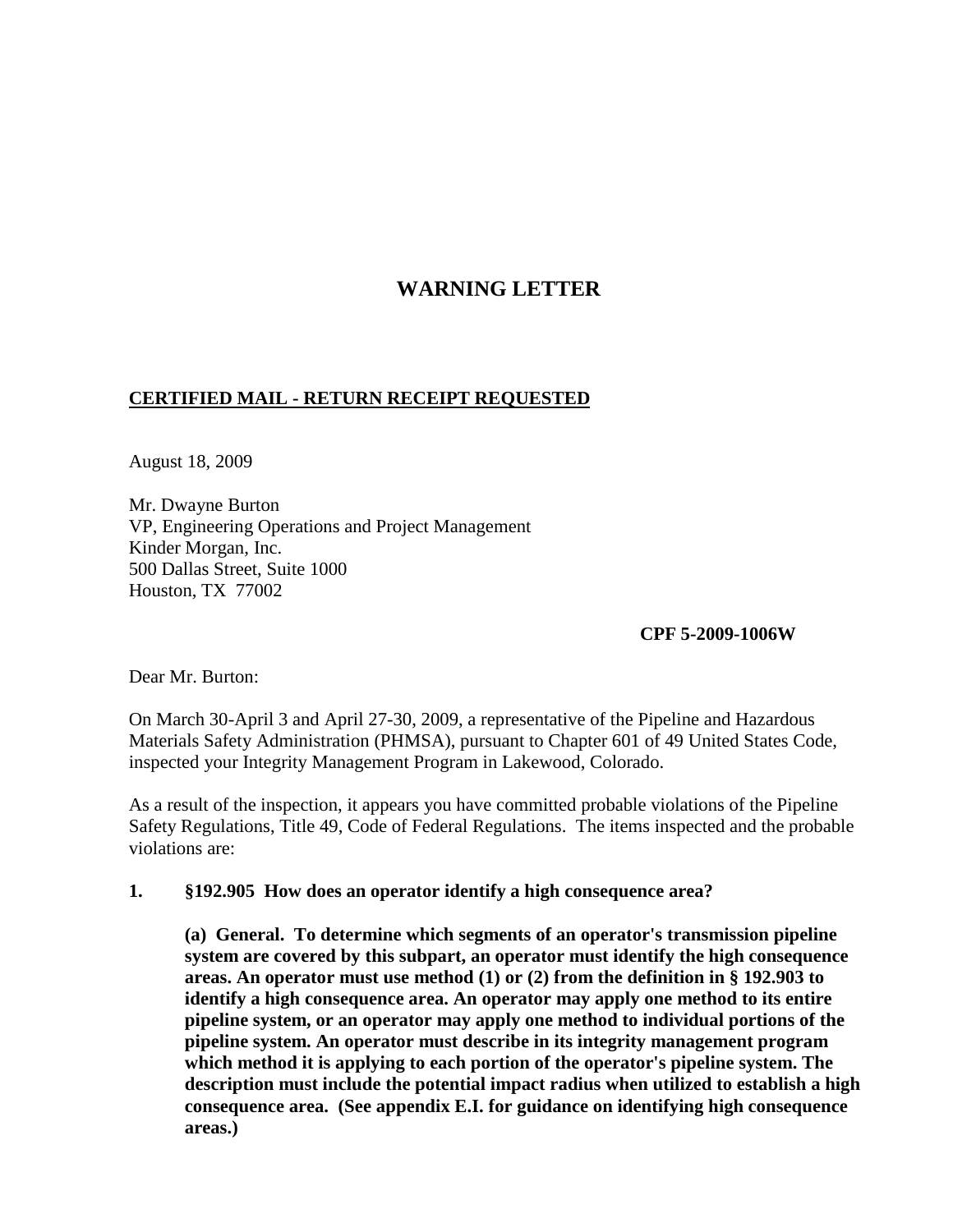**§192.903 What definitions apply to this subpart?**

**High consequence area means an area established by one of the methods described in paragraphs (1) or (2) as follows:**

**(1) An area defined as—**

**(i) A Class 3 location under §192.5; or**

**(ii) A Class 4 location under §192.5; or**

**(iii) Any area in a Class 1 or Class 2 location where the potential impact radius is greater than 660 feet (200 meters), and the area within a potential impact circle contains 20 or more buildings intended for human occupancy; or**

**(iv) Any area in a Class 1 or Class 2 location where the potential impact circle contains an identified site.**

**(2) The area within a potential impact circle containing—**

**(i) 20 or more buildings intended for human occupancy, unless the exception in paragraph (4) applies; or**

**(ii) An identified site.**

**(3) Where a potential impact circle is calculated under either method (1) or (2) to establish a high consequence area, the length of the high consequence area extends axially along the length of the pipeline from the outermost edge of the first potential impact circle that contains either an identified site or 20 or more buildings intended for human occupancy to the outermost edge of the last contiguous potential impact circle that contains either an identified site or 20 or more buildings intended for human occupancy. (See Figure E.I.A. in Appendix E.)**

**(4) If in identifying a high consequence area under paragraph (1)(iii) of this definition or paragraph (2)(i) of this definition, the radius of the potential impact circle is greater than 660 feet (200 meters), the operator may identify a high consequence area based on a prorated number of buildings intended for human occupancy with a distance of 660 feet (200 meters) from the centerline of the pipeline until December 17, 2006. If an operator chooses this approach, the operator must prorate the number of buildings intended for human occupancy based on the ratio of an area with a radius of 660 feet (200 meters) to the area of the potential impact circle (i.e., the prorated number of buildings intended for human occupancy is equal to 20 x (660 feet) [or 200 meters]/potential impact radius in feet [or meters]\*\*2).**

## • **Item 1A: §192.905(a) & §192.903**

The regulations require an operator to identify high consequence areas using either method 1 or method 2 as defined in §192.903. Structure polygons in the KMI GIS / Dataviewer system are mis-aligned from the structures and pipeline as shown by aerial photography. This data inaccuracy could result in HCAs not being identified since the operator in this case is using method 2 which requires structures to be counted inside the potential impact circle.

**Evidence:** Screen captures from Petris Data Viewer (HCA-StructureScreenCaptures.doc)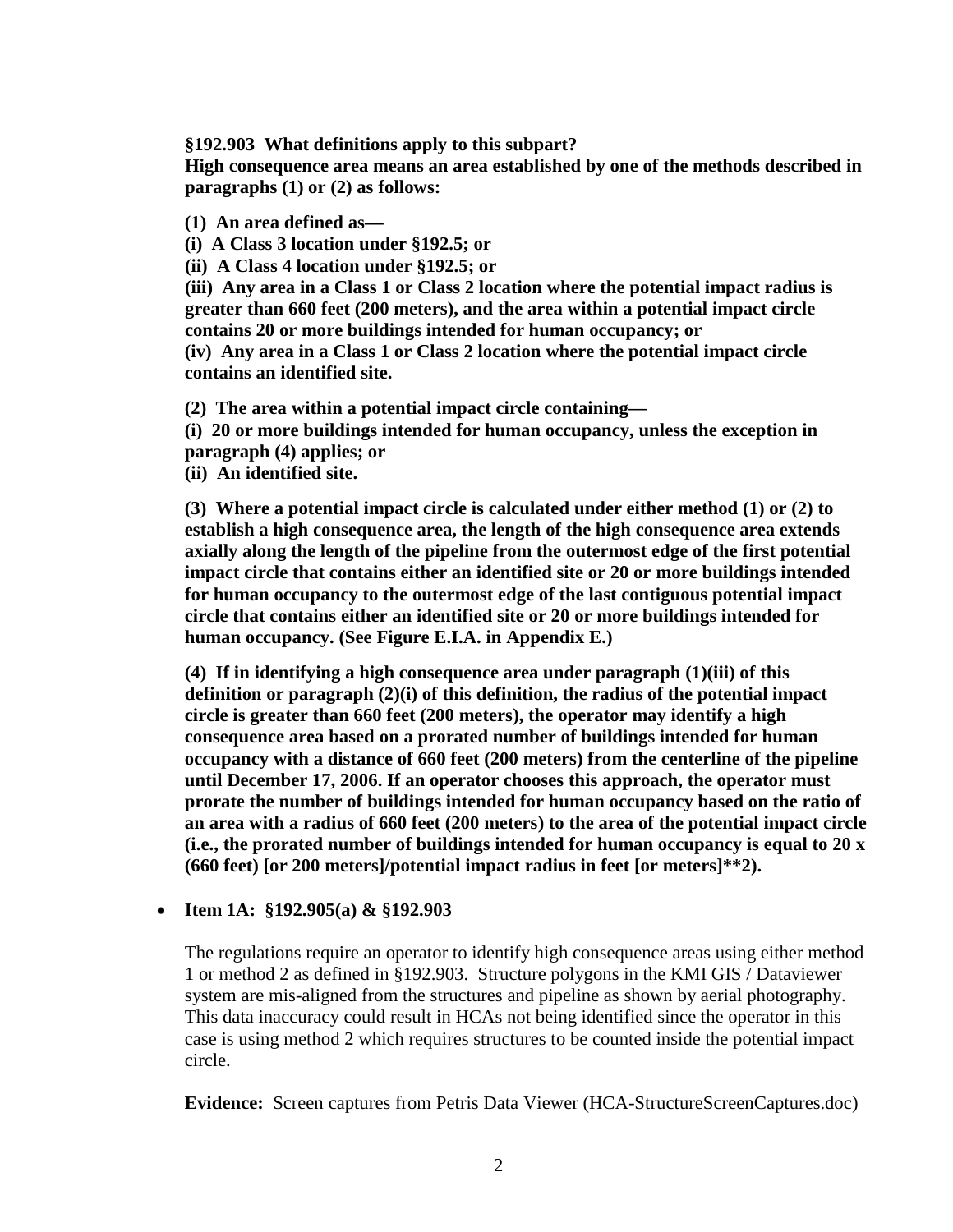**2. §192.921 How is the baseline assessment to be conducted?**

**(b) Prioritizing segments. An operator must prioritize the covered pipeline segments for the baseline assessment according to a risk analysis that considers the potential threats to each covered segment. The risk analysis must comply with the requirements in § 192.917.**

**§192.917 How does an operator identify potential threats to pipeline integrity and use the threat identification in its integrity program?**

**(4) ERW pipe. If a covered pipeline segment contains low frequency electric resistance welded pipe (ERW), lap welded pipe or other pipe that satisfies the conditions specified in ASME/ANSI B31.8S, Appendices A4.3 and A4.4, and any covered or non-covered segment in the pipeline system with such pipe has experienced seam failure, or operating pressure on the covered segment has increased over the maximum operating pressure experienced during the preceding five years, an operator must select an assessment technology or technologies with a proven application capable of assessing seam integrity and seam corrosion anomalies. The operator must prioritize the covered segment as a high risk segment for the baseline assessment or a subsequent reassessment**

#### • **Item 2A: §192.921(b) & §192.917(4)**

The regulation requires the operator to include pipeline segments that contain low frequency electric resistant welded (LFERW) pipe as a high risk segment in their baseline assessment plans (BAP) if the operator does not have a Subpart J hydrostatic test record to show that the segment has been tested for this manufacturing defect. Furthermore, the regulation requires that these high risk segments be assessed in the top fifty percent (50%) of the BAP by 12/17/2007. The initial review indicated the following pipeline segments had not been completely assessed as of this date:

- KMIGT 8 lines, 9 HCAs, 4706 feet of HCAs
- KMTP & Tejas 11 lines, 18 HCAs, 15421.9 feet of HCA

Further review showed that a very small amount of the HCA footage had not been assessed. It appears that this omission occurred due to deficiencies in the threat identification and risk analysis process in that PIRAMID reflects a "zero score" for the manufacturing defects attribute on LFERW and lap-weld pipe. In addition, no prior hydrostatic pressure test data can be substantiated to document that these manufacturing defects are stable.

**Evidence:** KMIGT BAP (IMP Appendix C); Tejas BAP (IMP Appendix D); KMIGT BAP (IMP Appendix G); ERW Pipe Summary (KM\_ERW\_PipeSummary.xls); ERW and Manufacturing Threat Potential (ERWandMnfThreatPotential.xlsx)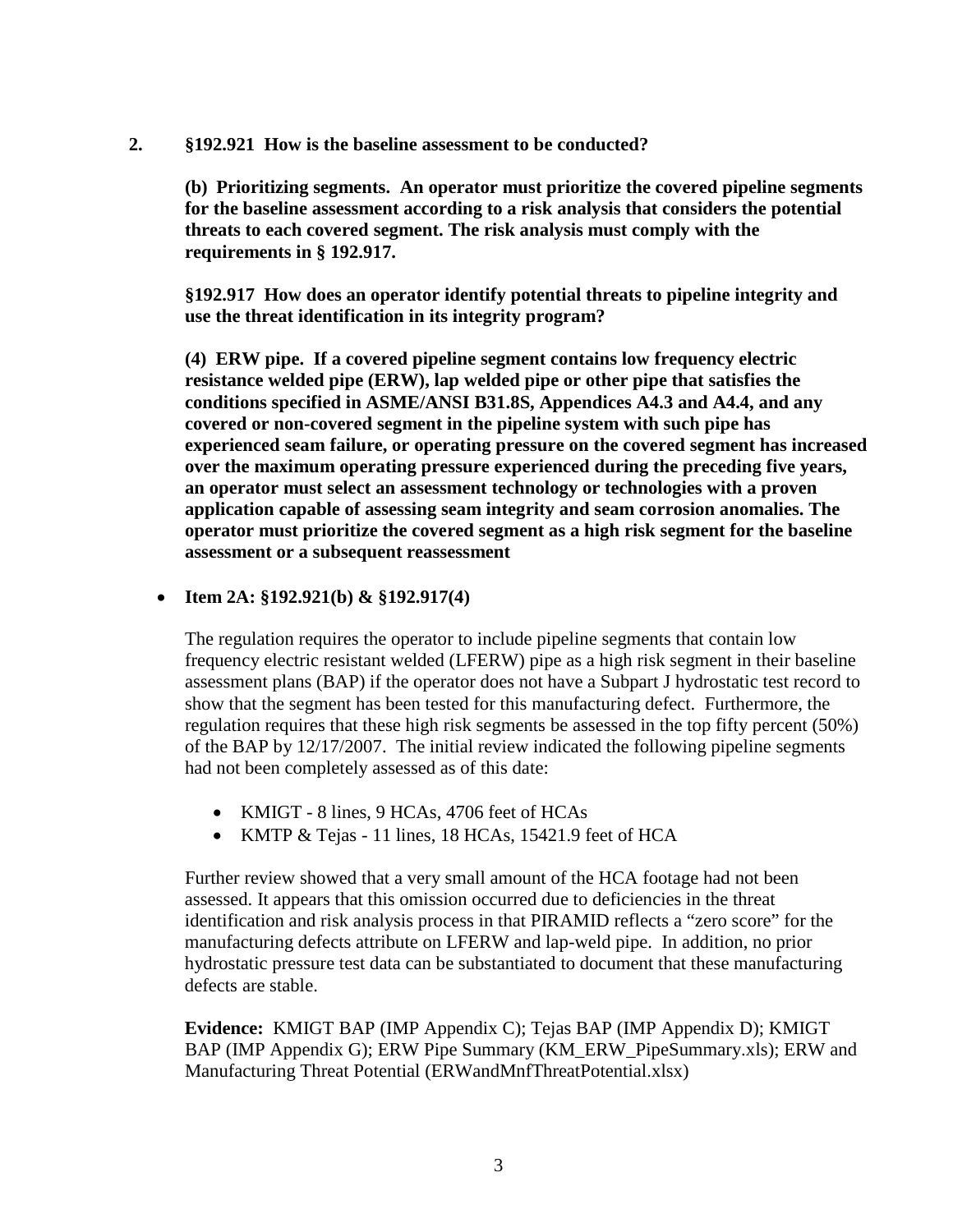- **3. §192.911 What are the elements of an integrity management program? An operator's initial integrity management program begins with a framework (see § 192.907) and evolves into a more detailed and comprehensive integrity management program, as information is gained and incorporated into the program. An operator must make continual improvements to its program. The initial program framework and subsequent program must, at minimum, contain the following elements. (When indicated, refer to ASME/ANSI B31.8S (ibr, see § 192.7) for more detailed information on the listed element.)**
	- **(a) An …**
	- **(k) A management of change process as outlined in ASME/ANSI B31.8S, section 11.**
	- **Item 3A: §192.911(k) & ASME B31.8S-2001, section 11 (a)**

The regulation requires that all programmatic changes be covered by the management of change (MOC) process. The BAP changes are annually documented on a global basis rather that documenting the changed program elements for each pipeline segment. Required MOC elements should include the reason for change, authority for approving change, analysis of implications, and communication of change to affected parties.

**Evidence:** MOC for 2007 BAP Revisions (BAP\_RevisionsMOC2007.doc); MOC for 2008 BAP Revisions (BAP\_RevisionsMOC2008.doc); IMP Section 5.6, Changes; O&M Procedure 155, Management of Change

### **4. §192.917 How does an operator identify potential threats to pipeline integrity and use the threat identification in its integrity program?**

**(a) Threat identification. An operator must identify and evaluate all potential threats to each covered pipeline segment. Potential threats that an operator must consider include, but are not limited to, the threats listed in ASME/ANSI B31.8S (incorporated by reference, see §192.7), section 2, which are grouped under the following four categories:**

**(1) Time dependent threats such as internal corrosion, external corrosion, and stress corrosion cracking;**

**(2) Static or resident threats, such as fabrication or construction defects;**

**(3) Time independent threats such as third party damage and outside force damage; and**

**(4) Human error.**

**ASME B31.8S-2001, Section 5 Risk Assessment**

**5.10 Prioritization for Prescriptive-Based and Performance-Based Integrity Management Programs**

**The integrity plan shall also provide for the elimination of any specific threat from the risk assessment. For a prescriptive integrity management program, the minimum data required and the criteria for risk assessment in order to eliminate a threat from further consideration are specified in Non-mandatory Appendix A. Performance-**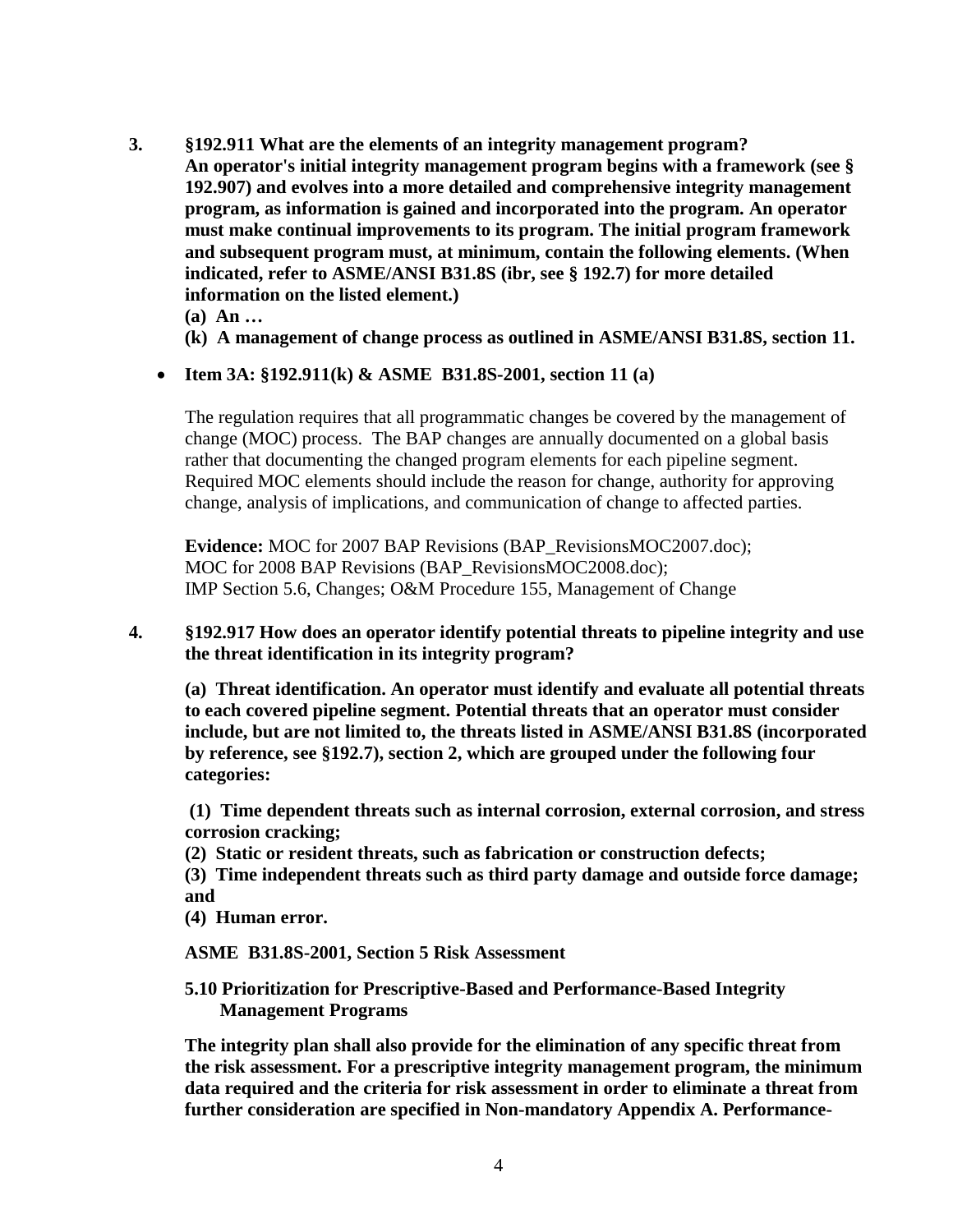**based integrity management programs that use more comprehensive analysis methods should consider the following in order to exclude a threat in a segment:**

- *(a)* **there is no history of a threat impacting the particular segment or pipeline system**
- *(b)* **the threat is not supported by applicable industry data or experience**
- *(c)* **the threat is not implied by related data elements**
- *(d)* **the threat is not supported by like/similar analyses**
- *(e)* **the threat is not applicable to system or segment operating conditions**

**More specifically, item** *(c)* **considers the application of related data elements to provide an indication of a threat's presence when other data elements may not be available.** 

• **Item 4A: §192.947(d)**

The regulation requires an operator to document why a covered segment may not be subject to certain threats. This is done by an analysis justifying the elimination of the threat in question. Kinder Morgan eliminated the threat of external corrosion on certain covered segments without providing any documented justification for doing so. Therefore, Kinder Morgan is eliminating the need to conduct assessments looking for external corrosion on covered segments without providing a technical justification for doing so.

**Evidence:** KMI IMP BAPs (Appendix  $C - K$ ).

**5. §192.917 How does an operator identify potential threats to pipeline integrity and use the threat identification in its integrity program?**

**(c) Risk assessment. An operator must conduct a risk assessment that follows ASME/ANSI B31.8S, section 5, and considers the identified threats for each covered segment. An operator must use the risk assessment to prioritize the covered segments for the baseline and continual reassessments (§ § 192.919, 192.921, 192.937), and to determine what additional preventive and mitigative measures are needed (§ 192.935) for the covered segment.**

**ASME B31.8S-2001, Section 5 Risk Assessment**

**5.3 Risk Assessment Objectives**

**For application to pipelines and facilities, risk assessment has the following objectives:**

*(a)* **prioritization of pipelines/segments for scheduling integrity assessments and mitigating action**

*(b)* **assessment of the benefits derived from mitigating action**

*(c)* **determination of the most effective mitigation measures for the identified threats**

*(d)* **assessment of the integrity impact from modified inspection intervals**

*(e)* **assessment of the use of or need for alternative inspection methodologies**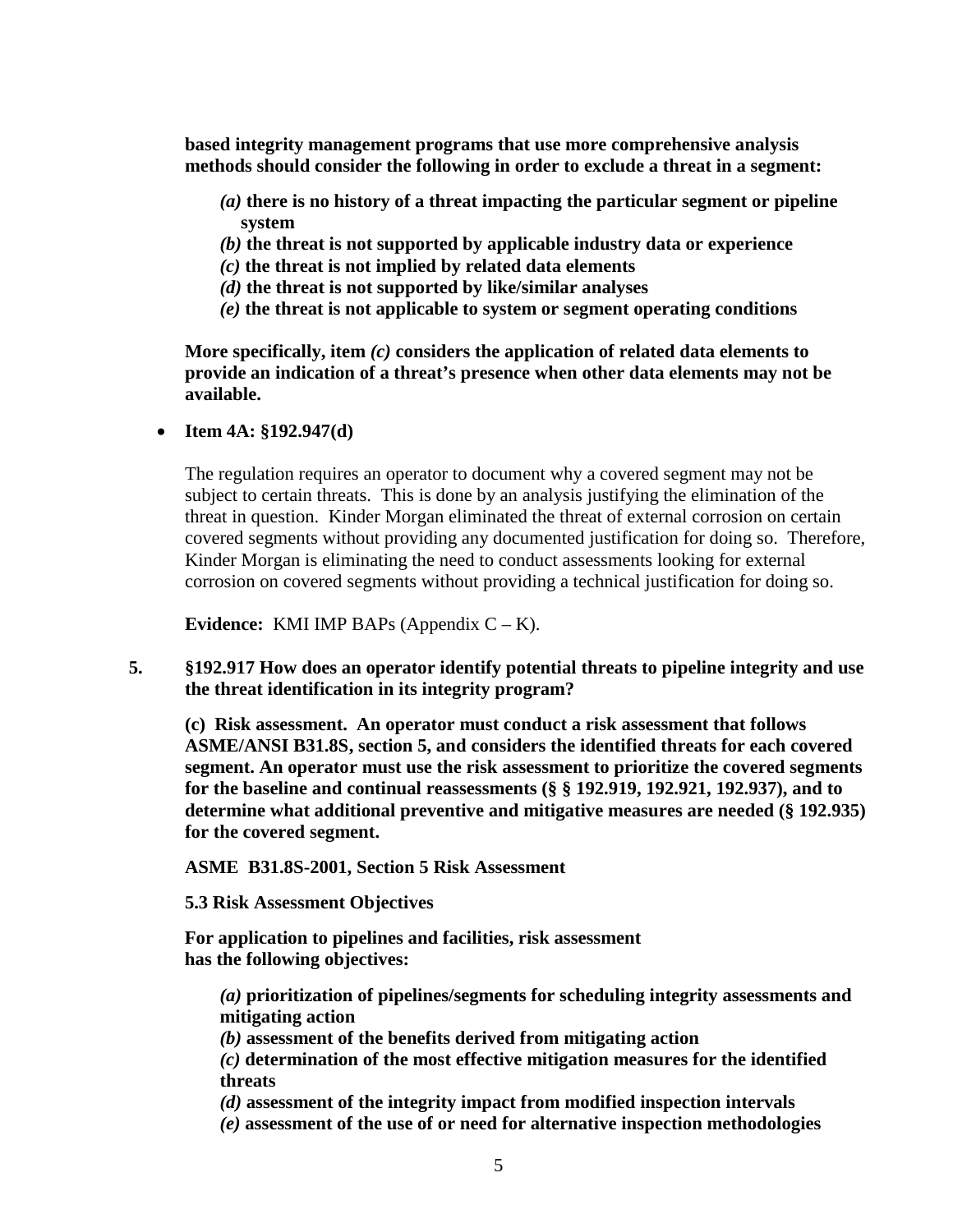*(f)* **more effective resource allocation.**

**Risk assessment provides a measure that evaluates both the potential impact of different incident types and the likelihood that such events may occur. Having such a measure supports the integrity management process by facilitating rational and consistent decisions. Risk results are used to identify locations for integrity assessments and resulting mitigative action. Examining both primary risk factors (likelihood and consequences) avoids focusing solely on the most visible or frequently occurring problems while ignoring potential events that could cause significantly greater damage. Conversely, the process also avoids focusing on less likely catastrophic events while overlooking more likely scenarios.**

#### • **Item 5A: §192.917(c) & ASME B31.8S-2001, section 5 Risk Assessment**

The regulation requires that the operator's conduct a risk assessment in order to prioritize the baseline and continual assessments. Kinder Morgan's PIRAMID program generates threat values for equipment failure, incorrect operations, and SCC, however, this data is not used to establish that these potential threats exist on a segment. Furthermore, this practice is inconsistent in that these values are then used in the risk summation process to generate risk prioritization rankings. Additionally, PIRAMID does not generate risk scores for segments having manufacturing defects such as LFERW or lap-welded pipe; PIRAMID reflects a "zero score" for the manufacturing defects attributed to LFERW and lap-weld pipe. Therefore, their Risk Assessment process is not producing fully supported and consistent decisions.

**Evidence:** Review of the Top 20 HCA for each entity (ala Tejas - line 66) with threat drivers (Tejas Top20.xls, and others).

#### **6. §192.947 What records must an operator keep?**

**An operator must maintain, for the useful life of the pipeline, records that demonstrate compliance with the requirements of this subpart. At minimum, an operator must maintain the following records for review during an inspection.**

**(d) Documents to support any decision, analysis and process developed and used to implement and evaluate each element of the baseline assessment plan and integrity management program. Documents include those developed and used in support of any identification, calculation, amendment, modification, justification, deviation and determination made, and any action taken to implement and evaluate any of the program elements;**